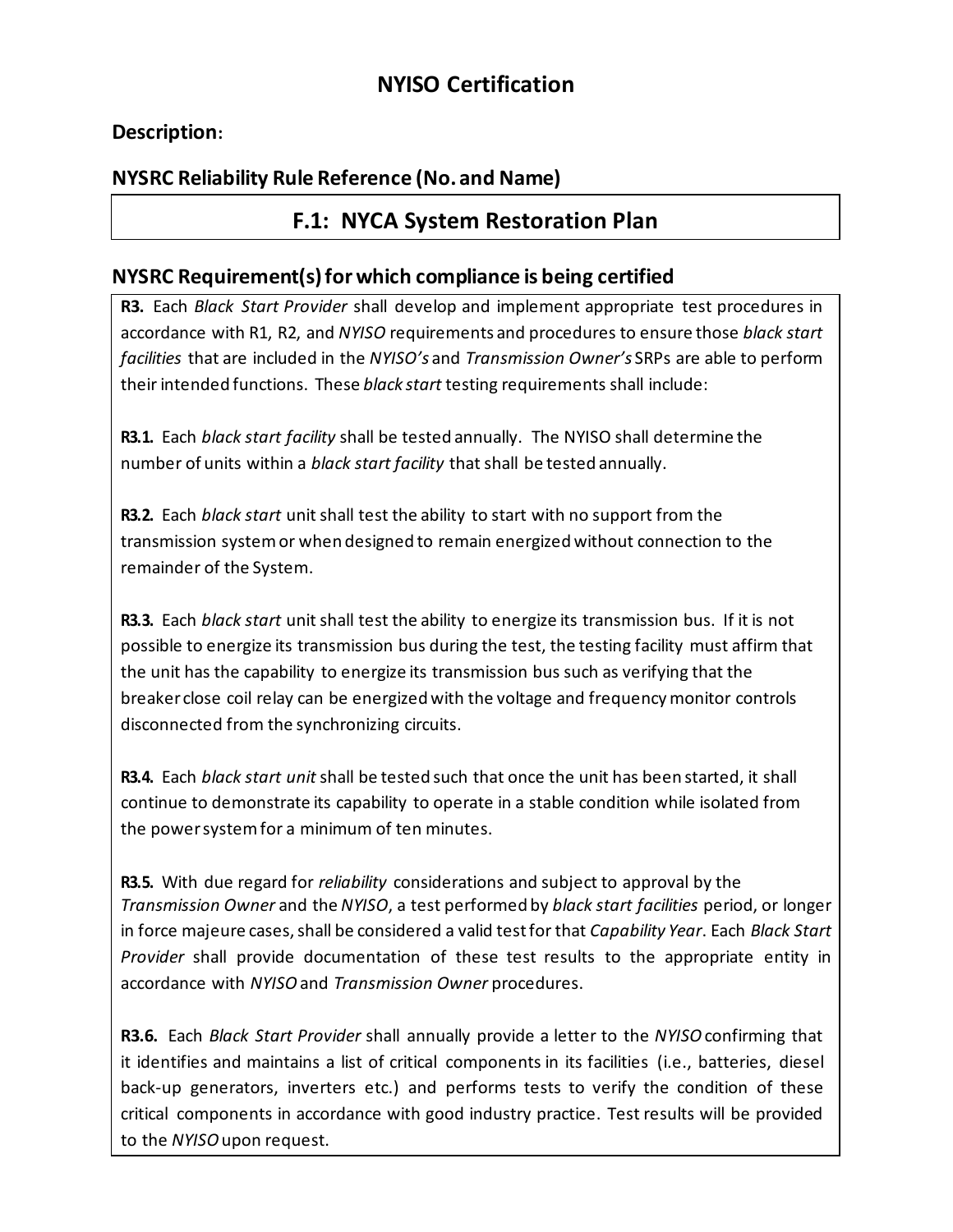**R3.7.** *Black Start Providers* shall attend *NYISO*and *TransmissionOwner* restoration training as required.

#### **Compliance Monitoring Process**

## **Compliance Monitoring Responsibility:**

• **M3**: RCMS

**Compliance Documentation Reporting Frequency:**

• **M3**: *NYISO*/RCMS

#### **Compliance Reporting Requirements:**

• **M3**: *NYISO*/RCMS

## **Measure No.**

| X Full Compliance | As defined in R1 and R3, the NYISO certified that for the Capability<br>M3.        |
|-------------------|------------------------------------------------------------------------------------|
|                   | Year specified by the NYSRC: (1) it received the annual letter from each Black     |
|                   | Start Provider confirming that it maintained a list of critical components and     |
|                   | tests these components accordingly, (2) it received sufficient documentation       |
|                   | from each Black Start Provider showing that the Black Start Provider               |
|                   | developed required test procedures and accordingly successfully tested its         |
|                   | black start facilities for each Capability Year, and (3) each Black Start Provider |
|                   | met NYISO training requirements.                                                   |

## **Levels of Non-Compliance**

| Level 1 | M3.<br>The NYISO certified that, for the Capability Year specified by the NYSRC, one     |
|---------|------------------------------------------------------------------------------------------|
|         | Black Start Provider did not provide a letter to the NYISO satisfying required testing   |
|         | of critical facility components, or did not comply with black start facility testing     |
|         | requirements in accordance with R1, R2, and R3, and NYISO or Transmission Owner          |
|         | procedures.                                                                              |
| Level 2 | <b>M3.</b> The NYISO certified that, for the Capability Year specified by the NYSRC, two |
|         | Black Start Providers did not provide a letter to the NYISO satisfying required testing  |
|         | of critical facility components, or did not comply with black start facility testing     |
|         | requirements in accordance with R1, R2, R3, and NYISO or Transmission Owner              |
|         | procedures and schedules                                                                 |
|         |                                                                                          |
| Level 3 | M3. The NYISO certified that, for the Capability Year specified by the NYSRC, three      |
|         | Black Start Providers did not provide a letter to the NYISO satisfying required testing  |
|         | of critical facility components, or did not comply with black start facility testing     |
|         | requirements in accordance with R1, R2, R3, and NYISO or Transmission Owner              |
|         | schedules.<br>procedures<br>and                                                          |
|         | <b>OR</b>                                                                                |
|         | The NYISO certified that one or more Black Start Providers failed to attend              |
|         | restoration training as required by the NYISO or Transmission Owner.                     |
| Level 4 | M3. The NYISO certified that, for the Capability Year specified by the NYSRC, four       |